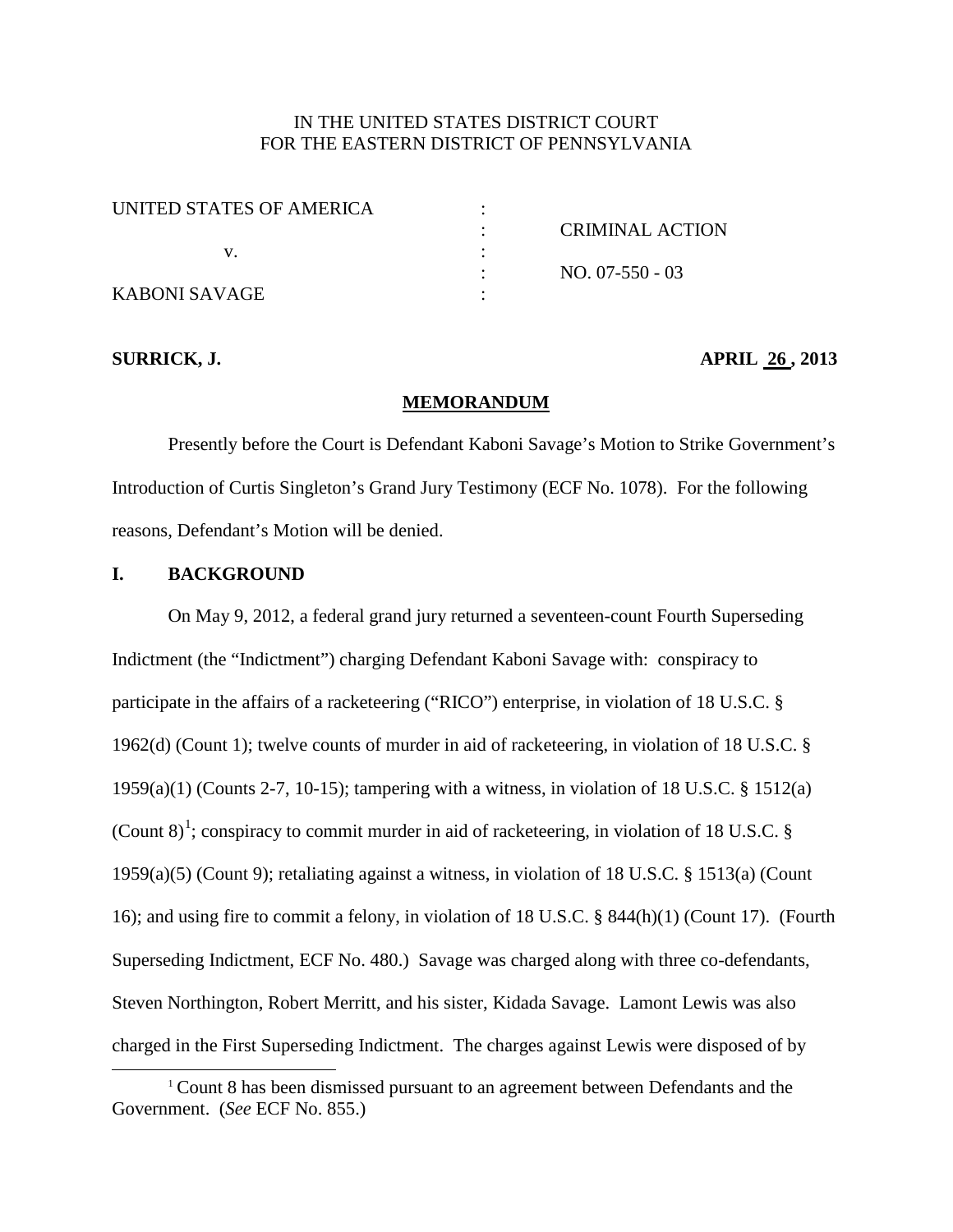guilty plea on April 21, 2011. On March 14, 2011, the Government filed a notice of intent to seek the death penalty against Savage, Merritt and Northington. (ECF Nos. 196, 197, 198.) The Government does not seek the death penalty against Kidada.

Trial commenced on February 4, 2013. During its case in chief, the Government called Curtis Singleton as a witness. (Feb. 13 Hr'g Tr. 240, ECF No. 1073 (filed under seal).) Singleton provided testimony on February 13 and 14, 2013. (*Id*.; Feb. 14 Hr'g Tr., ECF No. 1095 (filed under seal).) Singleton testified, among other things, about an altercation he had with Defendant on January 7, 2001 at Defendant's home on Darien Street in Philadelphia, Pennsylvania. (Feb. 13 Hr'g Tr. 258.)

On February 15, 2013, Defendant filed the instant Motion. (Def.'s Mot., ECF No. 1078.) The Government filed a Response in opposition to the Motion on February 20, 2013. (Gov't's Resp., ECF No. 1083.)

#### **II. DISCUSSION**

## **A. The Parties' Contentions**

Defendant requests that the Court reconsider its ruling which permitted the Government to read into evidence grand jury testimony given by Singleton as a prior consistent statement under Rule  $801(d)(1)(B)$  of the Federal Rules of Evidence. On direct examination, Singleton explained to the jury that, during an altercation with Defendant at Defendant's home, Defendant struck him on the side of the head with a gun. (Feb. 13 Hr'g Tr. [2](#page-1-0)58.)<sup>2</sup> During cross examination by defense counsel, Singleton testified that he was interviewed by Special Agent Kevin Lewis and Detective Thomas Zielinski on March 9, 2004 and April 30, 2004. (Feb. 13

<span id="page-1-0"></span><sup>&</sup>lt;sup>2</sup> The altercation arose because Singleton, alleging he was owed money from Defendant, took \$500.00 from Defendant's basement without Defendant's permission. (*Id*. at 258-60.) Singleton testified that when Defendant learned that the money was taken, he pulled out a gun, pointed it at Singleton, and demanded that the money be returned, stating "don't make me go back to jail." (*Id*. at 259-260.)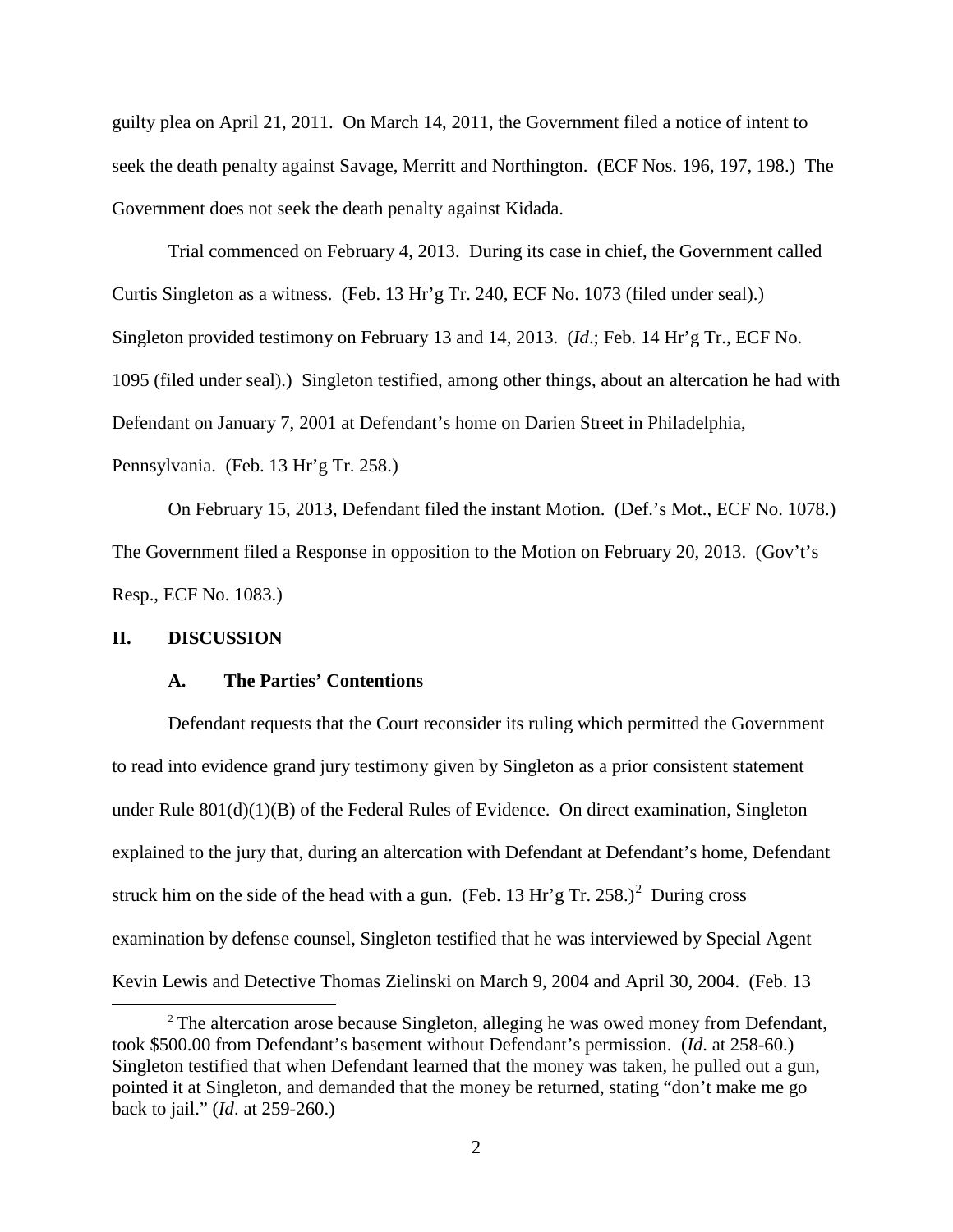Hr'g Tr. 297, 299.) Defense counsel attempted to impeach the credibility of Singleton on a number of occasions.<sup>[3](#page-2-0)</sup> On redirect, the Government sought to rehabilitate Singleton by introducing a portion of the testimony he provided to the grand jury in May of 2004. (Feb. 14 Hr'g Tr. 12-15.) Singleton testified before the grand jury about the altercation at Defendant's home. *(Id.)* Specifically, Singleton stated that Defendant pointed a gun at him, demanded that Singleton return the money, and then struck Singleton over the head with the gun. (*Id*. at 12-14.) He further testified that he took \$300 from Defendant, and that Barbara Savage was present during this incident. (*Id*.)

Defendant maintains that Singleton's testimony before the grand jury about being struck by Defendant with a gun was improperly admitted because it did not qualify as a prior consistent statement under Federal Rule of Evidence 801(d)(1)(B). Specifically, Defendant argues that the statement was made to the grand jury after the time that Singleton's motive to falsify arose. Defendant contends that at the time Singleton met with Special Agent Lewis and Detective Zielinski in March and April of 2004, he was entrenched in drug distribution, and that because of this criminal exposure, he was motivated to "adopt[] law enforcement's position that he was struck by a gun in order to curry favor with the Government, whom Singleton feared would prosecute him for his drug activities." (Def.'s Mot. 2-3.) Defendant maintains that it was at

<span id="page-2-0"></span><sup>&</sup>lt;sup>3</sup> For example, Defense counsel asked Singleton why he failed to tell the grand jury that Defendant's mother, Barbara Savage, was present during the incident. Defense counsel also impeached Singleton about the inconsistency of his testimony provided at trial and his testimony provided to the grand jury regarding the source of debt allegedly owed to him by Defendant. Singleton testified at trial that he stole \$500.00 from Defendant's basement because Defendant owed him money from a cocaine transaction. (*Id*. at 259.) When he testified before the grand jury in May of 2004, Singleton stated that he stole \$300 from Defendant and that this money was to repay a gambling debt. (*Id*. at 267-68.) He explained that because he was then incarcerated for drug-related crimes, he told the grand jury that the debt involved gambling because he did not want to be associated with drug dealings at that time. (*Id*. at 268.) Finally, Defense counsel questioned Singleton about the item that Defendant used to strike him. Defendant's theory is that Defendant used a wooden ladle, or his fist to strike Singleton, but not a gun.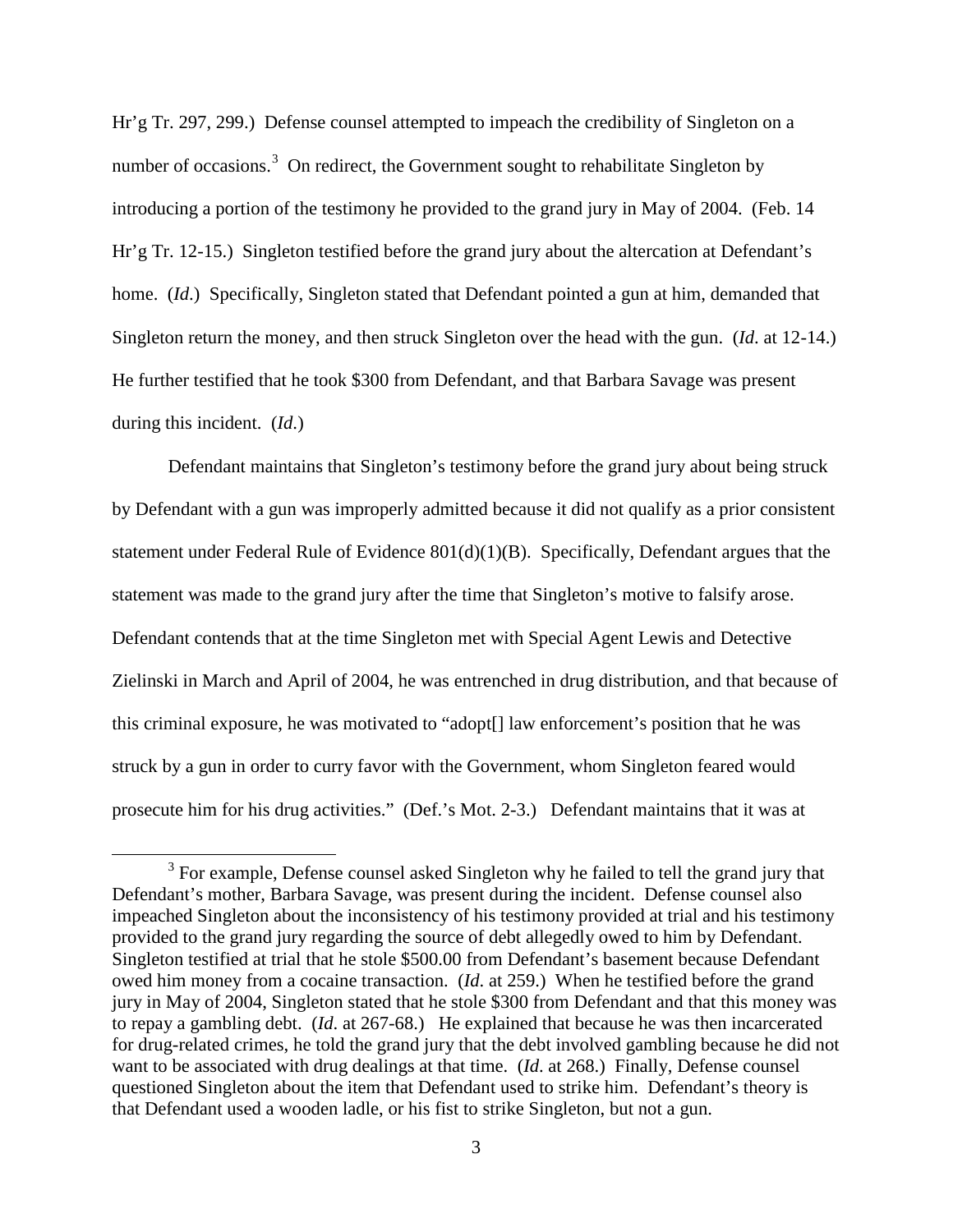these meetings that Singleton's motive to fabricate arose, and that because Singleton's testimony before the grand jury occurred after these meetings, any statements made before the grand jury would not qualify as prior consistent statements.

The Government responds that the grand jury testimony was properly admitted as a prior consistent statement under Rule  $801(d)(1)(B)$ . It is the Government's position that through defense counsel's aggressive cross examination of Singleton, they "implicitly or explicitly claimed that [Singleton] was lying during his testimony" and that as a result, the motive to fabricate arose during this trial and not during Singleton's meetings with law enforcement officials in 2004. (Gov't's Resp. 2, 4.)

#### **B. Legal Standard**

Rule  $801(d)(1)(B)$  of the Federal Rules of Evidence states that a prior statement made by a witness is not hearsay when it "is consistent with the declarant's testimony and is offered to rebut an express or implied charge that the declarant recently fabricated it or acted from a recent improper influence or motive in so testifying" Fed. R. Evid.  $801(d)(1)(B)$ . "Prior consistent statements may not be admitted to counter all forms of impeachment or to bolster the witness merely because [he] has been discredited." *Tome v. United States*, 513 U.S. 150, 157 (1995). The purpose of the Rule permitting admission of consistent statements is to "rebut a charge of recent fabrication or improper influence or motive" and not to "bolster the veracity of the story told." *United States v. Frazier*, 469 F.3d 85, 88 (3d Cir. 2006) (internal citations omitted).

In order for a prior consistent statement to be admitted into evidence under Rule  $801(d)(1)(B)$ , the following four requirements must be met: (1) the declarant must testify at trial and be subjected to cross examination; (2) there must be an express or implied charge of recent fabrication or improper influence or motive of the declarant's testimony; (3) the proponent must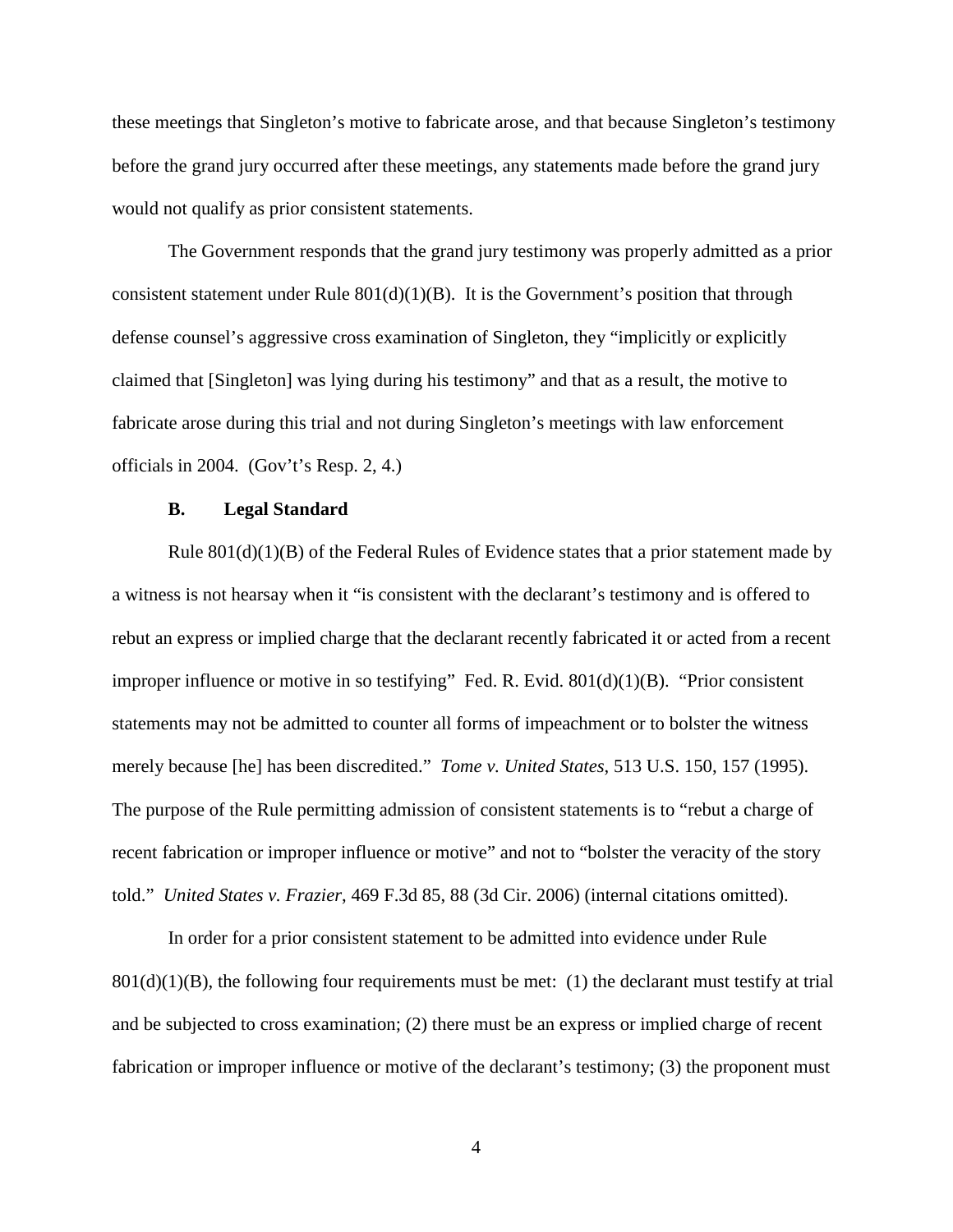offer a prior consistent statement that is consistent with the declarant's challenged in-court testimony; and (4) the prior consistent statement must be made prior to the time that the supposed motive to falsify arose. *Id*. The parties agree that the first three elements are not at issue. The only issue raised by Defendant is whether Singleton's statement to the grand jury was made prior to the time that the supposed motive to falsify arose. This is commonly referred to as the "premotive" requirement of Rule  $801(d)(1)(B)$ .

"[T]he premotive inquiry is interrelated with the fabrication/motive/influence inquiry" and "should be made after an examination of the parties' positions, [and] the record." *Id*. The requirement is met when a district court "can reasonably determine from the record a range of time when a motive to fabricate could have arisen after the prior consistent statement." *Id*. at 93- 94. In determining whether impeachment of a witness triggers application of the rule, courts assess whether there has been "a suggestion that the witness consciously altered his testimony in order to permit the use of earlier statements that are generally consistent with the testimony at trial." *Id*. at 88 (quoting *United States v. Casoni*, 950 F.2d 893, 904 (3d Cir. 1991)). District Courts have substantial discretion in determining whether to admit prior consistent statements under Rule 801(d)(1)(B). *Id*. at 88-89.

## **C. Singleton's Grand Jury Testimony Was Properly Admitted as a Prior Consistent Statement**

At trial, defense counsel attempted to impeach Singleton's credibility with regard to nearly every subject area on which he testified. Defendant's Motion raises an issue with just one area of Singleton's testimony: the manner in which Defendant struck Singleton during the altercation that took place at Defendant's home on January 7, 2001. Our inquiry will therefore be limited to this area of testimony. The thrust of Defendant's argument is that Singleton lied to law enforcement officials by stating that Defendant struck him with a gun instead of a ladle or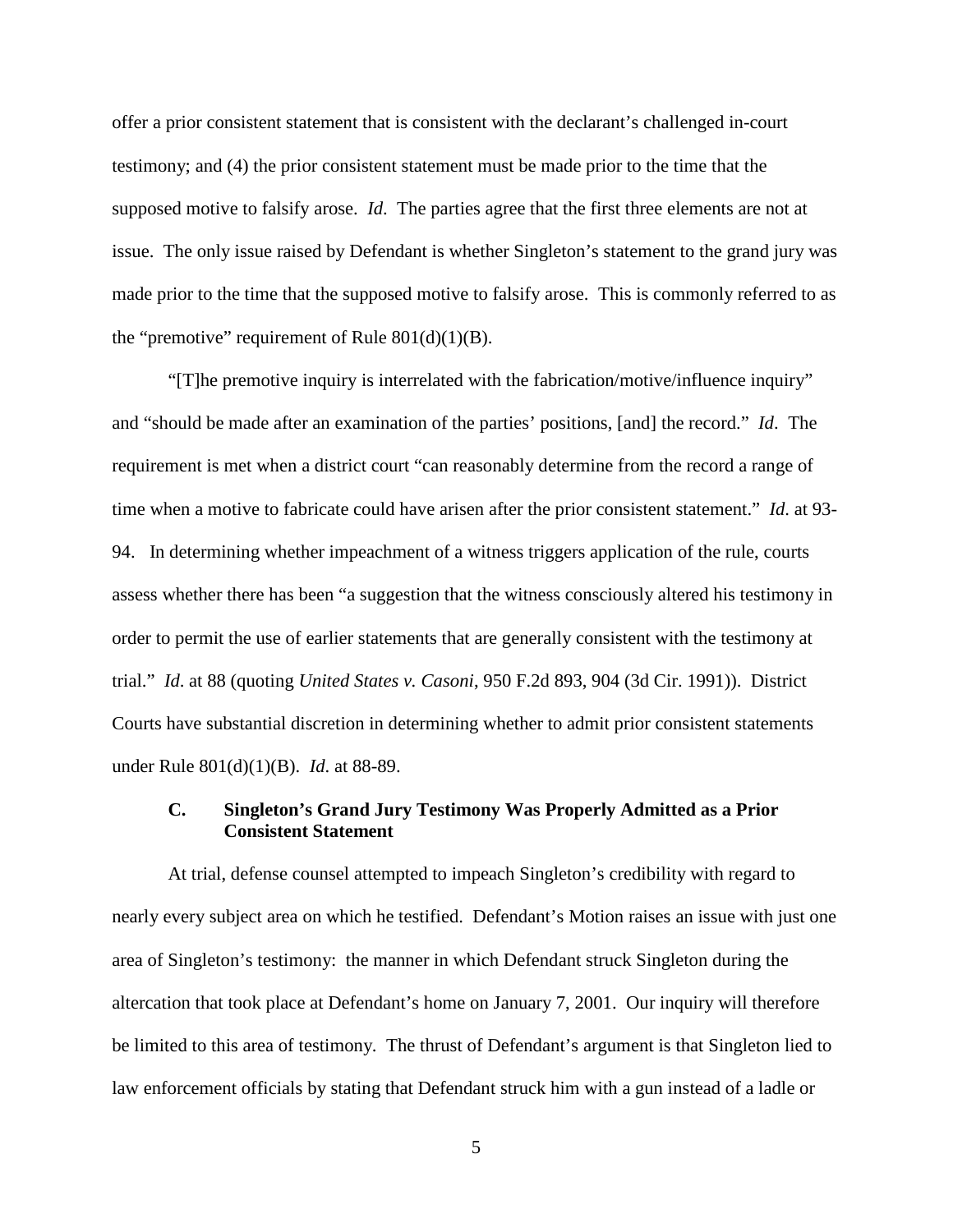Defendant's fist, and that this fabrication of the incident was motivated by an attempt on the part of Singleton to curry favor with the Government and avoid prosecution for drug activities. If the motivation to fabricate arose at the time Singleton met with Special Agent Lewis and Detective Zielinski in March and April of 2004, then Singleton's statement to the grand jury in May of 2004 that Defendant struck him with a gun would not qualify as a prior consistent statement because it occurred after the time the motivation to fabricate arose. Defendant's argument is not supported by the record.

A review of the testimony provided by Singleton on February 13 and 14, 2013 reveals that he did not have any agreement with the Government regarding his testimony before the grand jury or his testimony at trial. (Feb. 13 Hr'g Tr. 248.) Singleton did not enter into a plea agreement with the Government and did not feel forced to testify. (*Id*.) In fact, Singleton did not even contact Special Agent Lewis to volunteer information about the altercation with Defendant. (*Id*. at 278-80.) Instead, law enforcement, already aware of the altercation, contacted Singleton to interview him about the event. (*Id*. at 279.) At best, defense counsel was able to elicit from Singleton, however impliedly, that he was motivated to speak and cooperate with the law enforcement in 2004 since he was actively engaged in selling drugs. However, the record does not support the conclusion that Defendant was motivated to dramatize his altercation with Defendant by stating he was struck with a gun and not a ladle in order to curry favor with the Government.<sup>[4](#page-5-0)</sup> We are satisfied that the motivation to fabricate regarding how Singleton was

<span id="page-5-0"></span> <sup>4</sup> The record does, however, support the conclusion that at the time Singleton met with law enforcement, he was motivated to fabricate the reason why Defendant owed him money. It is apparent from Singleton's testimony that he feared disclosing that he was involved in drug activity at that time. This compelled Singleton to conceal that the source of the debt was for a cocaine transaction and explain to law enforcement and to the grand jury that Defendant owed him money for gambling. When Singleton testified at trial, he confessed that the source of debt related to a drug transaction. Singleton's grand jury testimony about the source of debt therefore was a prior inconsistent statement and is not at issue in this Motion.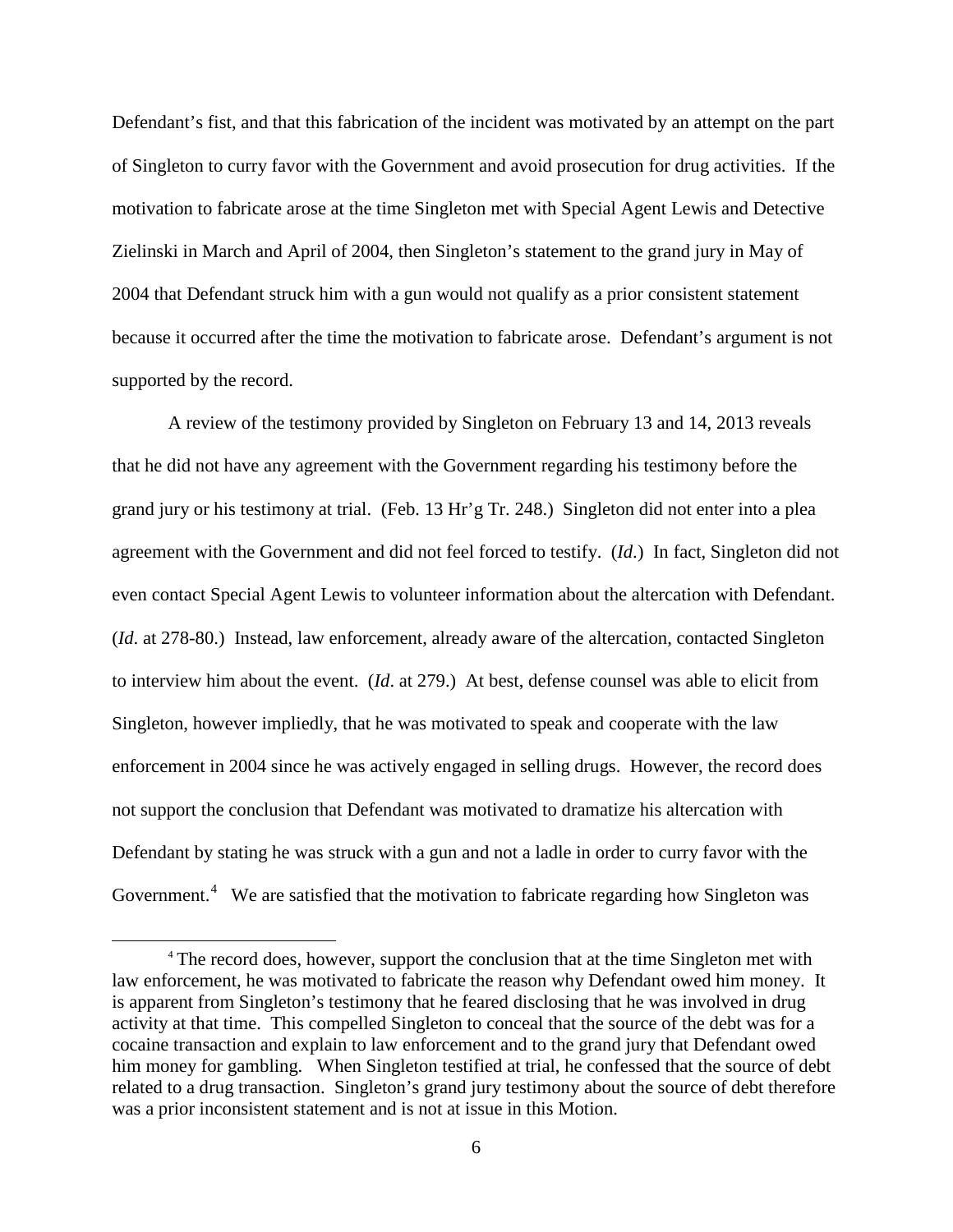struck by Defendant did not arise during or prior to his meetings with law enforcement officers in 2004.

Defense counsel attempted to undermine Singleton's credibility by seeking to impeach him about nearly every detail surrounding the incident at Defendant's home. Defense counsel's impeachment tactics included questions to the witness about how he was struck, the extent of damage as a result of being struck, the individuals present during the altercation, whether he was owed money from Defendant for drugs or for gambling, how much money he was owed, whether he was driven home after the altercation, whether he was demanded to strip naked or removed his clothes voluntarily, and whether he felt embarrassed or humiliated. The purpose of Defendant's aggressive impeachment tactics was to discredit Singleton's testimony in total. The result was to create the impression that Defendant exaggerated the event to the jury in order to bolster his testimony after having confessed to them that he was not entirely truthful to the grand jury about the source of Defendant's debt. This "implied charge of recent fabrication" necessarily arose at the time of trial. *See United States v. Burden*, 600 F.3d 204, 229-30 (2d Cir. 2010) (admission of prior consistent statement was proper where defense counsel attempted to impeach the witness by suggesting that testimony at trial was a recent fabrication). After a review of the record and the parties' arguments, we are satisfied that Singleton's grand jury testimony was properly admitted as a prior consistent statement. Accordingly, Defendant's Motion must be denied.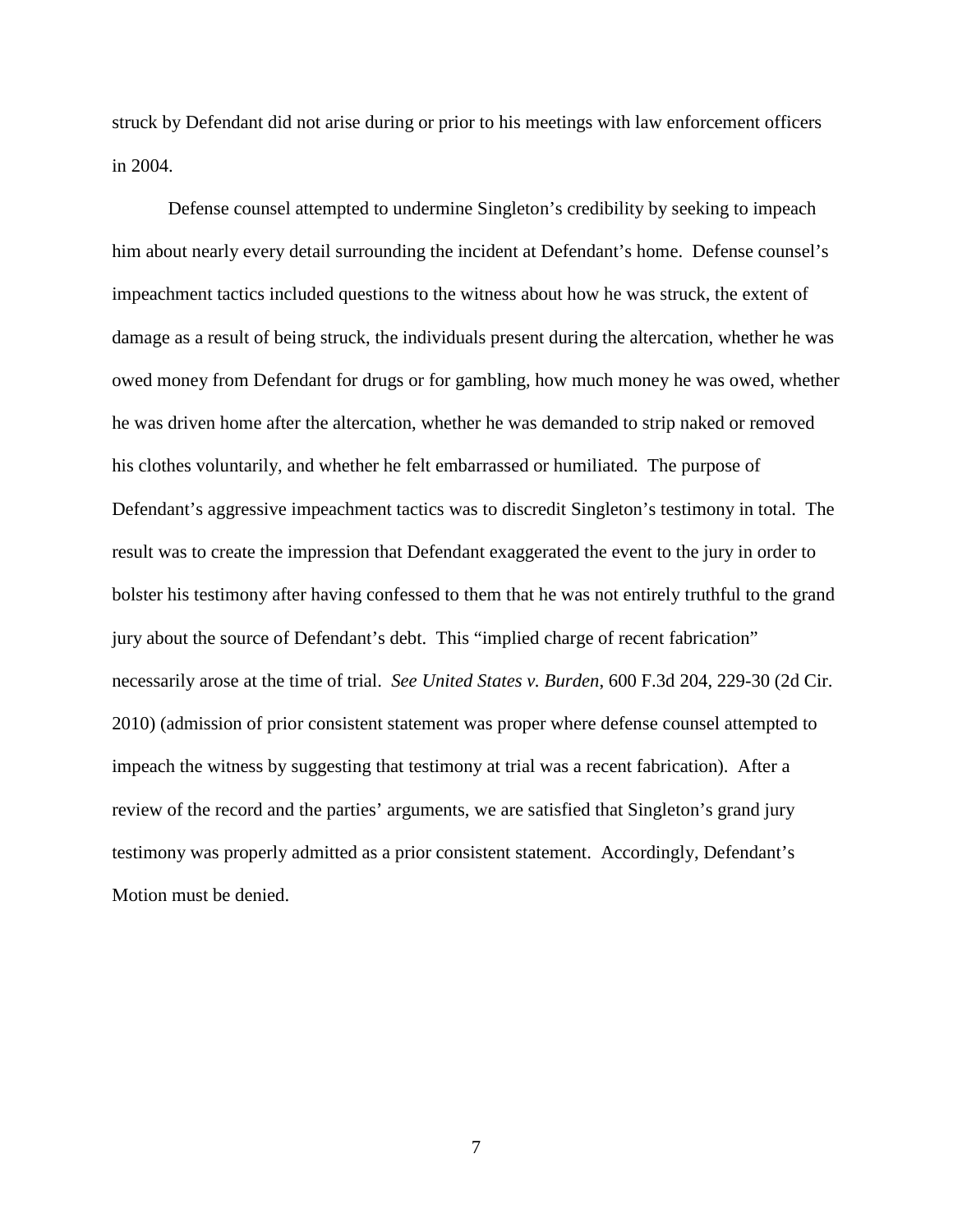# **III. CONCLUSION**

For the foregoing reasons, Defendant Kaboni Savage's Motion to Strike Government's

Introduction of Curtis Singleton's Grand Jury Testimony will be denied.

An appropriate Order will follow.

**BY THE COURT:**

 $CS/H$ 

**R. BARCLAY SURRICK, J.**